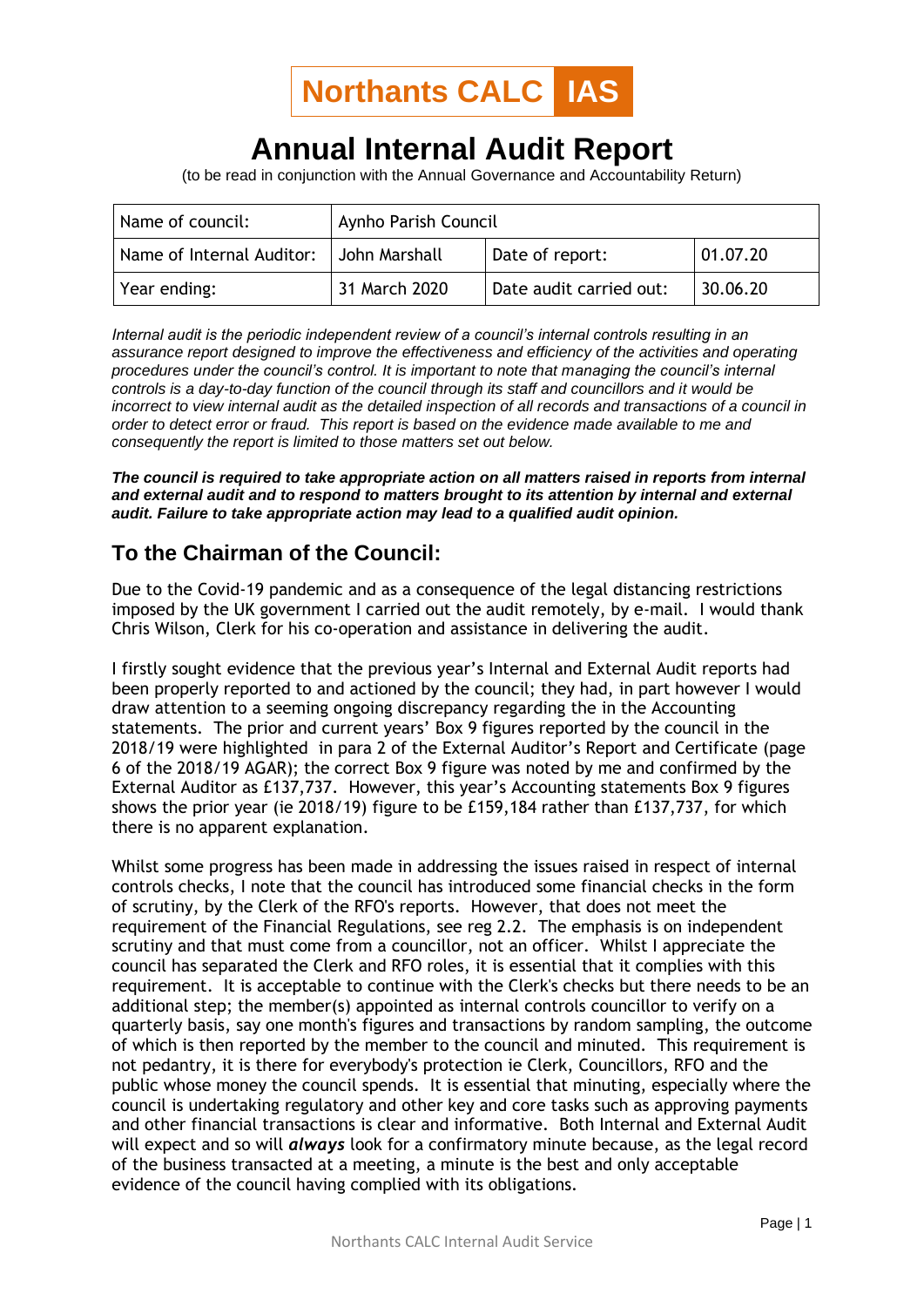I then examined the Council's arrangements for the management and control of its business in the areas of bookkeeping, due process (ie compliance with the proper practices as set out in the Practitioners' Guide), risk management, budget setting and monitoring, payroll, asset register, bank reconciliations, internal control and year-end procedures. This was achieved through examination of the publically available information displayed on the Council's website – policies, procedures, agendas, minutes, financial and other records – and where necessary I requested and was provided with supplementary evidence in the form of written answers to the questions raised together with scanned documents, including the Accounting statements, section 2 of the AGAR to enable me to reach a conclusion regarding the enquiries I am required to make and that are set out in the Annual Internal Audit Report (AIAR) that forms part of the Annual Governance and Accountability Return (AGAR).

I note with some concern that as a result of bank branch closures, the council resolved (minute 200) to handle its cash receipts by paying the cash into the personal bank account of either the Clerk, the RFO or a councillor, for immediate onward transmission to the council's bank account. I note that the resolution also covers cheques that will now be paid into the council's account via the Post Office. Notwithstanding the fact that the PO is unable or unwilling to accept cash receipts this procedure for handling cash is totally at variance with proper financial management and fraught with danger, so unacceptable. To that end, I do not believe the council is able to answer 'yes' to assertion 5 in the Governance statements to confirm that it had properly assessed the risks of this procedure. A system for dealing with cash, that does not involve depositing it into a 3rd party bank account over which the council has no control must be put in place; I trust that this matter will now be addressed and remedied.

The council's desire to deliver good quality services to its community is evident and its intentions in that respect are not in doubt, so the identified errors and omissions are unfortunate. This report is based on the evidence made available to me and it would be incorrect to view internal audit as the detailed inspection of all records and transactions of a council in order to detect error or fraud. I have completed and signed off the Annual Internal Audit Report at page 3 of the AGAR as required.

John Marshall, CiLCA Internal Auditor to the Council 07505 139832